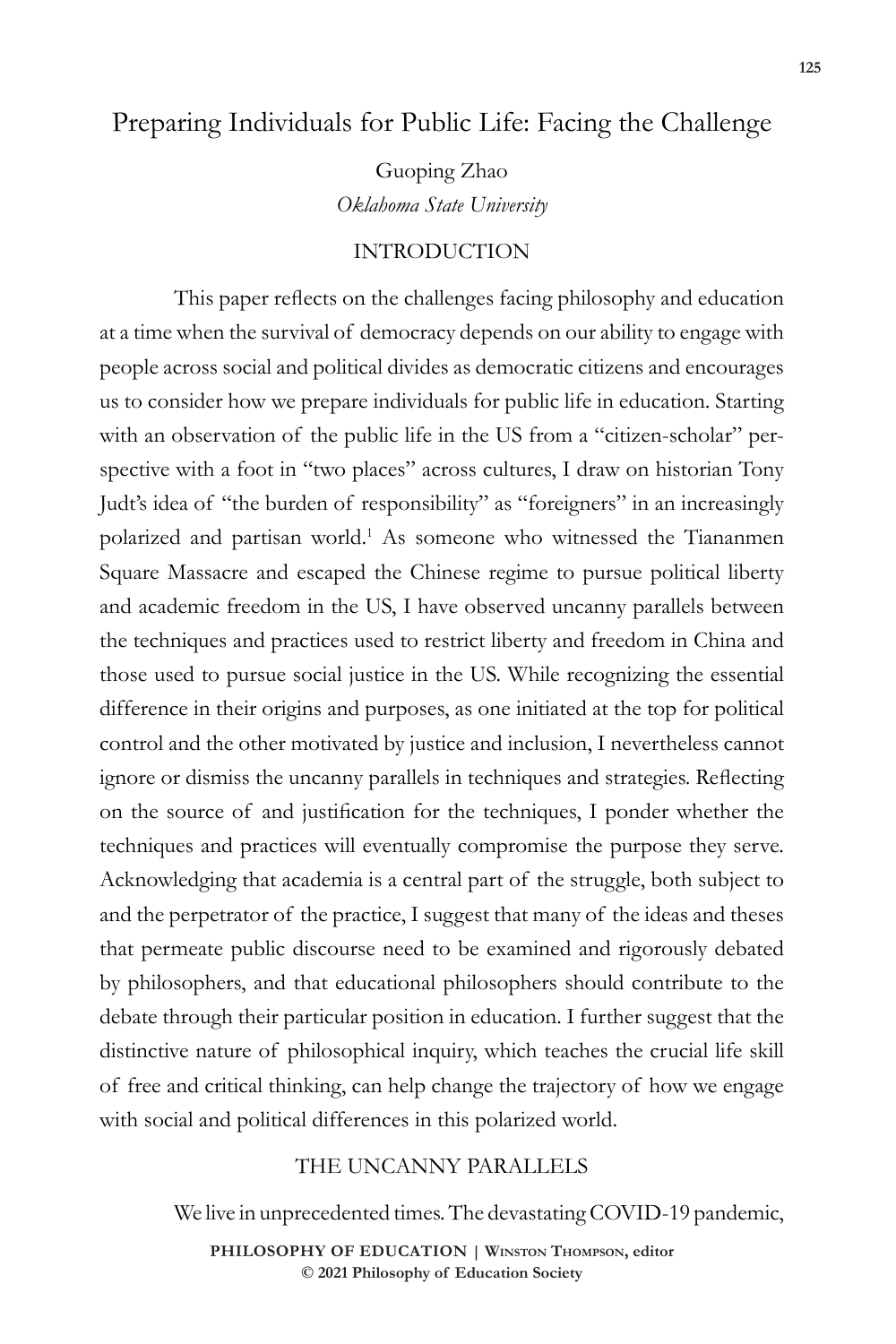the unsettling developments in Hong Kong, Taiwan, and the South China Sea, the recent US-China confrontation such as the world has not seen in the last 70 years, and the racial tension and BLM movement in the US and worldwide…all challenge us to understand our profoundly changed world and to respond to it in a way that strengthens us as a civic, democratic society. The ways in which the Chinese government managed the COVID crisis at the very beginning and its use of brutal force to curtail the rights and freedoms of Hong Kong people seem to be a wake-up call to remind the world that China does not represent just an economic rival, but a totalitarian regime that is a threat to the freedom of its own people and the world. With the seemingly united front of government, business, and academics, the general US populace all seem to be on the same page—that the Chinese communist system portrays the opposite of liberty and justice and is against everything we hold dear in democracy. The confrontation is one between democracy and a totalitarian regime, freedom of thought and control of the mind, and the rule of law and the rule of man. In the context of growing international confrontation, within the US, the powerful Black Lives Matter movement has arisen as a reaction to the tragic death of George Floyd. Protests calling for racial justice and greater equity and inclusion for all have spread across the US and all over the world.

As someone who grew up in China but has lived in the US for decades, I have dedicated much of my time to the collective effort for diversity, equality, and justice in this country. However, at this time of cross-movements, I cannot help but notice uncanny parallels between some of the all-too-familiar techniques and strategies used in China for political control and the techniques and practices used in the social justice movements. As a philosopher, and a philosopher of education, I am particularly alarmed by the emerging signs of techniques specifically targeting dissenting minds and speeches, even though they are often used with good intentions and noble purposes. An atmosphere of intolerance to opposing views seems more and more pervasive, and scholars find it increasingly difficult to engage in open, honest conversations. Similar to what happened in China, all the measures of control and suppression are justified on allegedly higher moral grounds, in the name of "the people," or in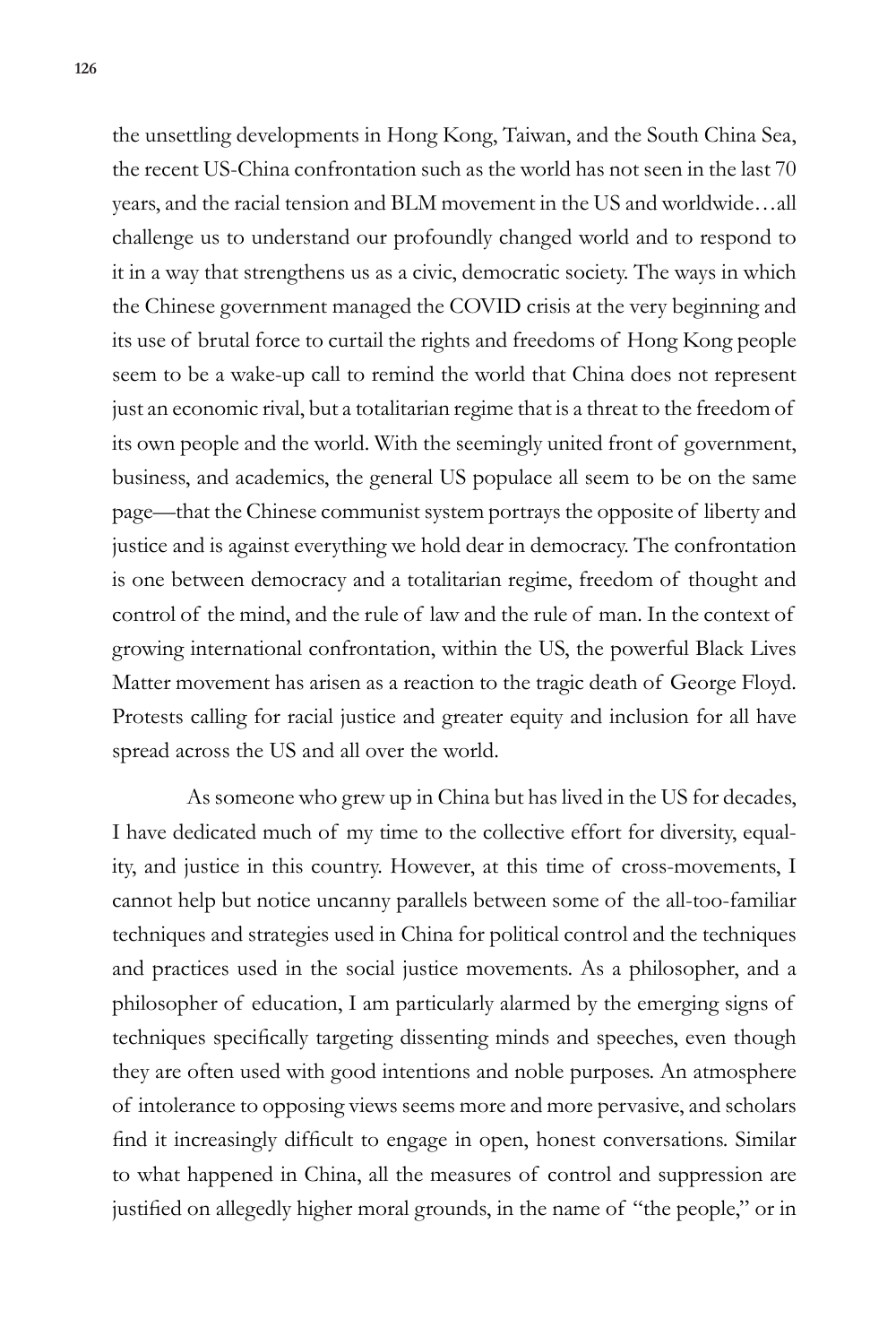the name of justice.

Does a parallel really exist between the vastly different political environments? The day I was asking myself this question, I received a news report that a Chinese professor at a university was reported by volunteer informers and was fired by her university for making "inappropriate" comments about the government's handling of the outbreak of the pandemic, comments that do not align with the government-sanctioned narrative intended to produce "positive energy" in society. On the exact same day, a call was made to fire a University of Chicago professor because he questioned the logic and effectiveness of "defunding the police" for the protection of minority groups.<sup>2</sup>

Unfortunately, the parallels have also been noticed by other Western and Chinese American scholars in the US. David Harsanyi used "Welcome to America's Cultural Revolution" as the title of his recent *National Review* post to describe the perceived parallels between what is happening here and what happened during the Chinese cultural revolution, a communist cultural movement of the 60's and 70's that has destroyed much of the country's remaining cultural heritage as well as the social order. "We're in the dawn of a high-tech, bloodless Cultural Revolution; one that relies on intimidation, public shaming, and economic ruin to dictate what words and ideas are permissible in the public square," Harsanyi notes.<sup>3</sup> "Words are violence" has become the guiding policy of major newspapers such as the *Philadelphia Inquirer* and the *New York Times*. 4 He points out that while the *Times*' editors would not hesitate to run "fabulist histories or odes to Communist tyrannies," they do not push back against the idea that "engaging in debate [is an] act of violence."5 You must also not remain silent, however, as "silence is violence" as well. In this environment, we are all cornered because "to speak out in the wrong way is violence. Not to speak out is violence. Not to speak out in the way progressives dictate is violence," and since nobody wants to be "accused of harboring counterrevolutionary sympathies," we all have to appear to dedicate ourselves to the political orthodoxy.<sup>6</sup>

This extremely high expectation, on the alleged high moral ground of protecting and supporting vulnerable minorities, has left no room for dissent,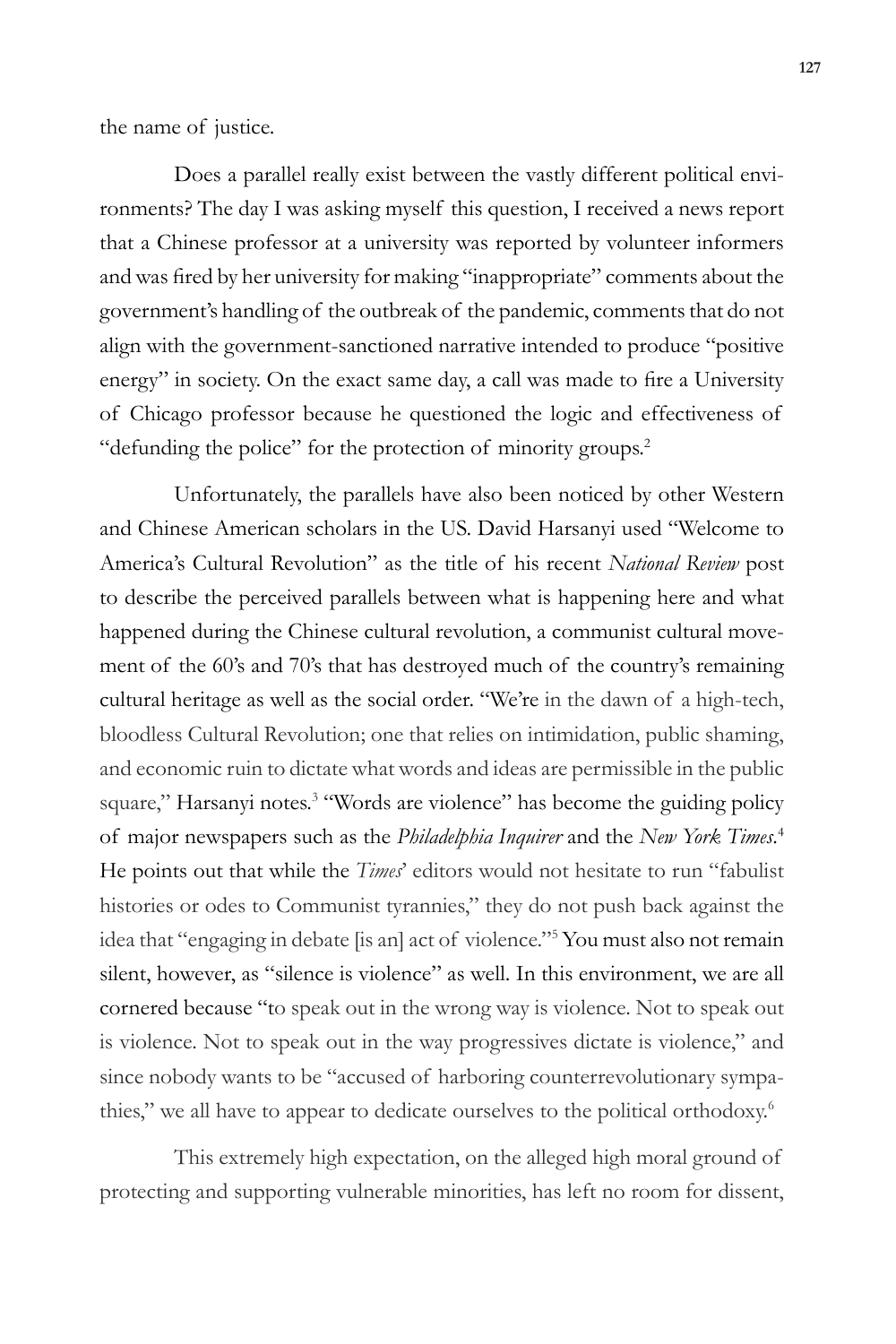nor room for simple questioning and examination of the validity of underlying assumptions. "Virtually anyone in the public square who doesn't conform (save those who work for conservative political journals, perhaps) risks being humiliated and ruined."<sup>7</sup> Public shaming and ostracism are major techniques to enforce conformity. Harsanyi notes that there have been "struggle sessions" and group humiliations when the "little generals" of social media, just like the "little red guards" in the Chinese cultural revolution, ferret out suspicious characters "and drag them in front of the digital tribunal."8 For example, Saints quarterback Drew Brees has offered repeated "public self-flagellation" for saying the words: "I will never agree with anybody disrespecting the flag of the United States of America or our country."<sup>9</sup> Anyone who lived through the Chinese "cultural revolution" can feel a "déjà vu"—how Chinese intellectuals were forced to claim allegiance to the party line for fear of being accused of harboring counterrevolutionary thoughts or ideas.

Besides public shaming, expelling people from jobs and positions and out of basic economic and social safety nets is another tool often used in the Chinese cultural revolution and in contemporary China. Harsanyi lists several public figures who have been fired for saying the wrong thing or expressing a slightly different thought: "Sacramento Kings play-by-play announcer Grant Napear, who's been calling games since 1988, was forced to resign after saying the words 'all lives matter,'" and without his public apology, Brees was unlikely to be able to continue to work with teammates "who are offended." Calling for swift and severe retribution in response to perceived transgressions of speech and thought apparently is more common in the current environment, and when it has happened, no friends or co-workers have risen to the accused one's defense: "No, they participate in the ritual shaming along with everyone else," says Harsanyi.<sup>10</sup>

Harsanyi's detailed description of the parallels is stunning, yet he is not alone. In July 2020, the VOA (Voice of America) station invited several Chinese American scholars and public intellectuals to comment on the similarities between the street protests in China then and in America now; they confirmed the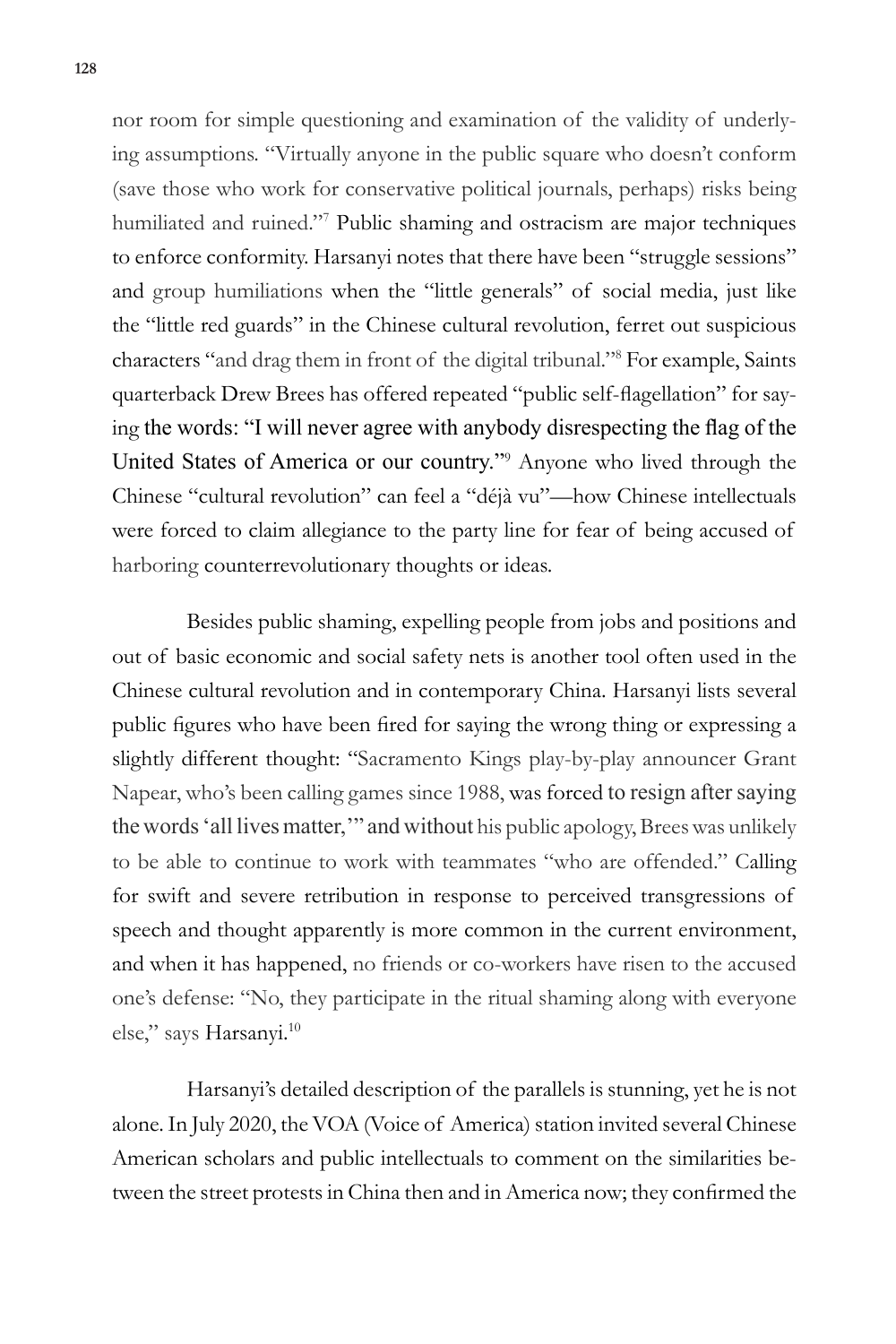parallel.11 The Chinese scholars noted how often volunteer informers reported "violations" to the government, which then led to public humiliation, struggle sessions, and expulsion from job positions both during the cultural revolution era and now under the rule of Xi Jinping. They also pointed out how tearing down statues, burning books, and redefining history were other major techniques in the Chinese cultural revolution to erase all that was deemed unfit for the new political and moral standards. In the US context, we also see the many symbols of American history becoming the targets of dismantlement. "What started as another iteration of perennial and often reasonable calls to dismantle statues of Confederate leaders has metastasized into loud denunciations of American icons such as Washington, Jefferson, and Lincoln."12

What is different between the two situations, however, is that in China, the tactics were pursued with the backing of the full force of a very punitive regime, thereby not only livelihoods were threatened, but also lives were destroyed in large numbers. In the US, all the "call-outs" and protests were initiated and carried out by the public with little government interference, and so even job losses as a result of an orchestrated campaign are rare. This may mark the essential difference between these two fundamentally different political systems.

Nevertheless, the attempt to distort academic and public discourse about the issues at stake by chilling out and de-legitimatizing views that dissent from a preferred narrative is the same, and the purpose is to strengthen a certain faction of "the left" in academia and silence unwelcome voices that present nuanced disagreements.13 The increasing restriction of liberty and forced conformity in public life has caused great concern among scholars and writers. On July 7, 2020, an open letter signed by more than 150 writers was published in *Harper's Magazine*. "Our cultural institutions are facing a moment of trial," states "A Letter on Justice and Open Debate."14 The needed demand for racial and social justice "has also intensified a new set of moral attitudes and political commitments that tend to weaken our norms of open debate and toleration of differences in favor of ideological conformity."<sup>15</sup> Noam Chomsky, a longtime critic of American capitalism, signed the letter. According to the writers, the free exchange of information and ideas, which is "the lifeblood of a liberal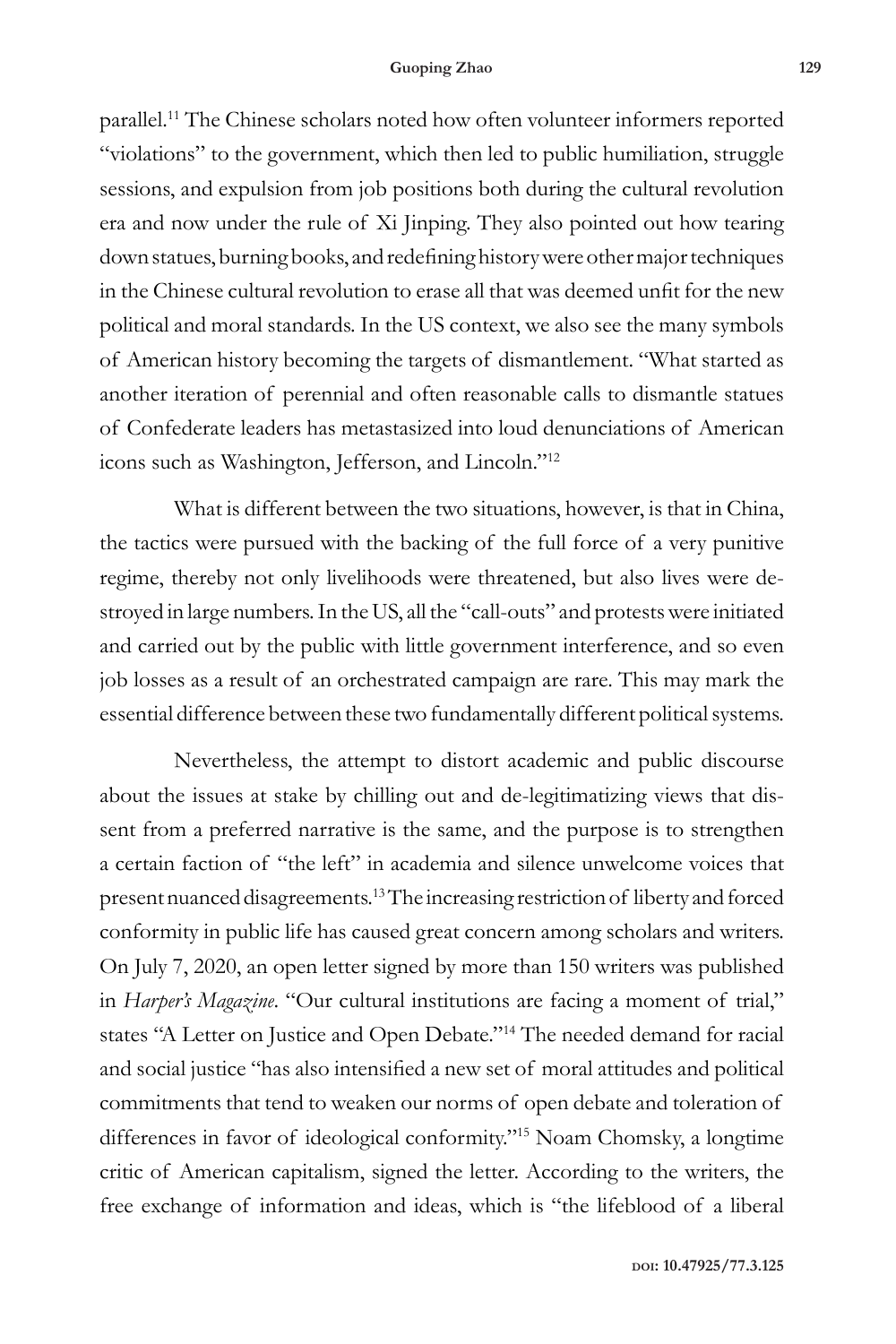society," is daily becoming "more constricted."<sup>16</sup>

It is puzzling that, across the radically different political systems, there are such parallels in techniques and practices. Harsanyi suggests that the intolerance and lack of free discussion of ideas come from decades of the coddling of American minds: they are the results of "a generation of coddled and brittle college students."17 An opinion piece in the *New York Times*, however, suggests that the problem "comes from the left: from liberal elites who, when tested, lack[ed] the courage of their liberal convictions; from so-called progressives whose core convictions were never liberal to begin with."<sup>18</sup> Sandra Dzenis and Filip Nobre Faria trace the idea of "political correctness" to the "historical forces [of] Marxism and Maoism."19 Aiming at "preventing social discrimination by curtailing offensive speech and behaviour towards underprivileged groups of individuals," "political correctness" now "widely represents the advocacy of censorship that aims at protecting vulnerable groups."20 Some also point out that while the BLM movement is home to "an inspirational sentiment," it is also partly rooted in a Marxist ideology; thus the parallels in techniques and practices between the movement and the Chinese communist regime seem to be anticipated.<sup>21</sup>

While their theoretical origins may overlap and the BLM and other social justice movements may share some of the Marxist ideological roots, Marxism itself does not inevitably lead to intolerance or deprivation of liberty. In fact, Marxism originated out of humanistic concerns for the working class and has the emancipation of humanity as its ultimate goal; therefore, it has had long-lasting appeal to intellectuals and activists even after the known failures of all the communist regimes. Many progressives and leftists in the West associate the failures of the communist regimes with bad leaders and bad intentions and assume that if we are all good people genuinely pursuing emancipation of the oppressed, we can benefit from Marxist ideas and create a new, better social order. What is not scrutinized by its proponents is what Marxist ideas are good and beneficial and in what ways they are good and beneficial, and what ideas lead to results at variance with its original purpose. Sergiu Klainerman, a professor of mathematics at Princeton University, lived under the communist regime in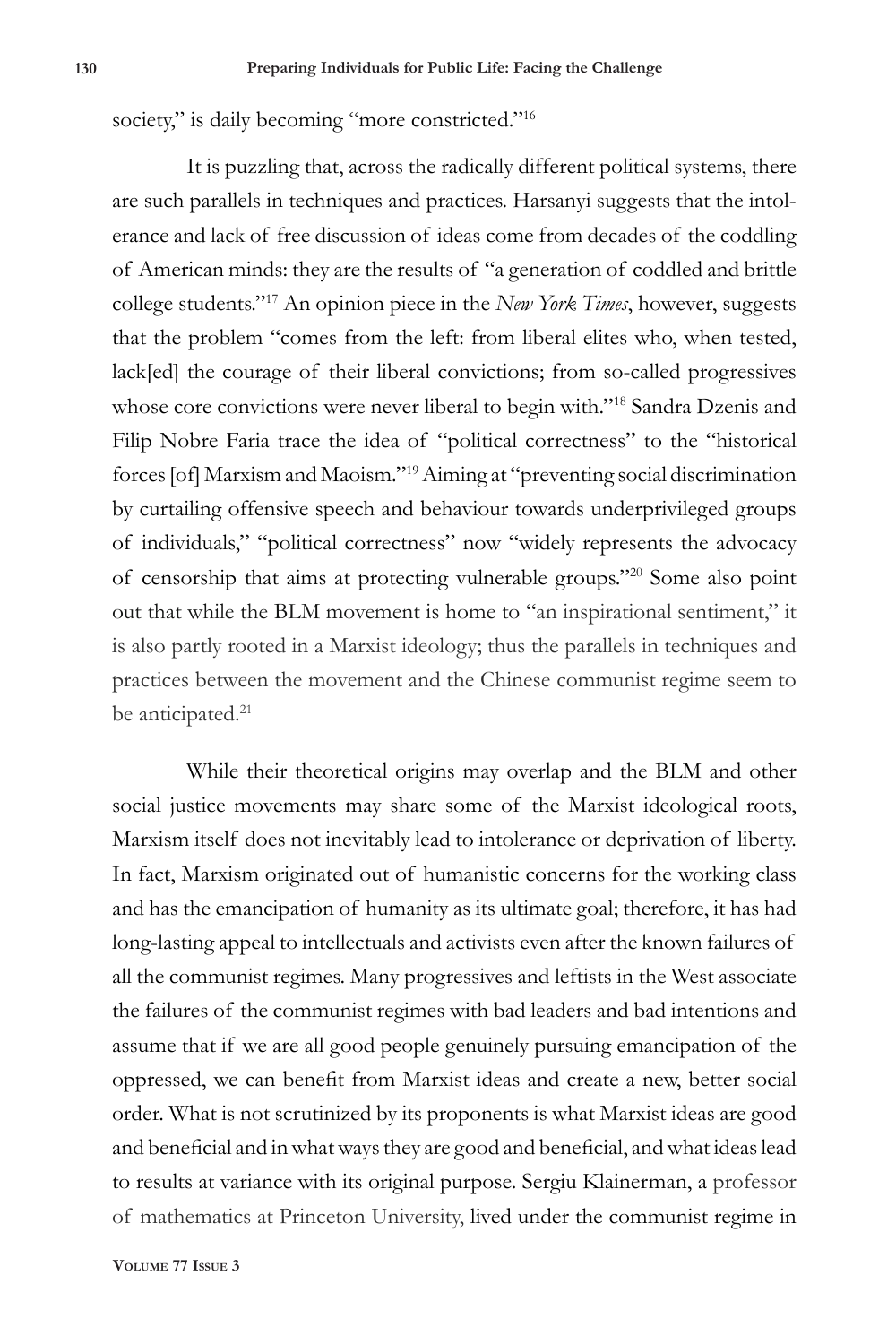Romania and, like me, a "foreigner" with a "burden of responsibility," wrote with his colleague that "we all know how the Communist experiment turned out in Eastern Europe."22 The Communists thought they could achieve their professed goals of eliminating inequality by sending those who resisted to prisons or labor camps or by simply killing them, but they produced none of the New Men they envisaged. "Let's spare the next three generations of Americans another such experiment."23

All the techniques and practices of control and unfreedom are precisely part of the reason the Marxist regimes turned into tyranny and became the source of oppression. These techniques, in Kant's terms, have no intrinsic moral worth because the actions are only the means to the alleged justifiable, hypothetical ends. Whether or not the ends, either social justice, equity, or emancipation, will be consequential is not guaranteed. In fact, ample evidence shows that freedom and liberty cannot be achieved through unfreedom and oppression. Oppression begets oppression and unfreedom begets unfreedom. Despite the inspiration of the social justice movements, some of the practices and techniques used can lead only to the opposite results and hence compromise their own social justice purpose. "What is sinister," as Orwell wrote, "is that the conscious enemies of liberty are those to whom liberty ought to mean most."<sup>24</sup>

But all these ideas and practices could be examined, discussed and debated, and rejected if proven faulty. After all, "In a free and healthy nation, no issue should be above criticism or debate. We once called that liberalism."25 But the current movements do not allow such open discourse and debate within the public sphere. With the good intention of protecting and supporting vulnerable groups, only one kind of narrative is allowed. Even in academia and scholarly circles, these discussions have become taboo.

# A CHANGE OF ACADEMIC CULTURE AND INTELLECTUAL TRADITION

Academia, named after Plato's school of philosophy, comprises the institutions where knowledge is developed, accumulated, and transmitted. As institutions of higher learning, academia has long ardently defended free thinking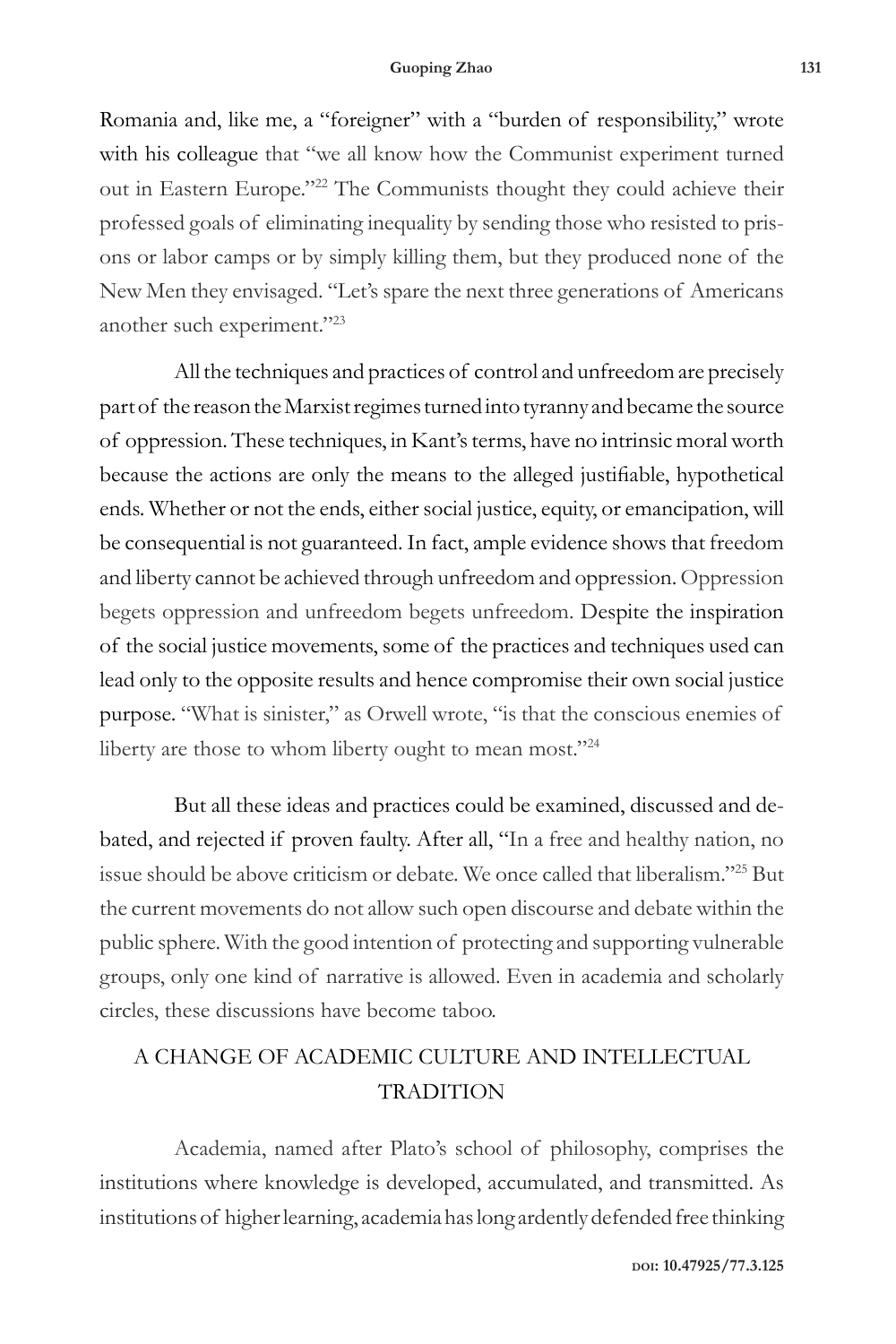and free speech based on the idea that "people who cannot speak freely will not be able to think clearly, and that no society can long flourish when contrarians are treated as heretics."26 This idea, as old as Socrates, has been a powerful institutional defender guiding "universities, news media, book publishers, freespeech groups, and major philanthropies."<sup>27</sup>

But things have changed drastically in recent years. Diminished space for critical and independent thinking and free and open exchange of ideas and information has become commonplace in universities. Jonathan Turley suggests that "we are experiencing one of the greatest threats to free speech in our history and it is coming, not from the government, but from the public."28 There is "a crackdown on academics and writers who criticize any aspects of the protests today."<sup>29</sup> People are fired for writing in opposition to protests. "Professors across the country are being targeted because they object to aspects of these protests or specific factual claims."<sup>30</sup> Many academics are afraid of voicing views that conflict with mainstream thinking. Journalism is increasingly merged with advocacy in academia, "where intellectual pursuit is now viewed as reactionary or dangerous."31

Yet recognizing that universities as major sites of struggle are often subject to political pressures through practices and techniques of (self-) censorship, they are also often the perpetrators of such censorship. Most academics in higher education consciously align themselves with mainstream or the most progressive points of view. Faculty members denounce their fellow academics for criticizing protests or social justice movements. Hiring committees accept only likeminded applicants. Uniformity of thoughts and ideas is expected, and anyone deviating from the norm is punished, as shown by the stunning case at the University of California, Berkeley.

In June 2020, an anonymous open letter sent to colleagues was reprinted in its entirety by *Zero Hedge*. The letter, allegedly written by a Berkeley professor, himself a person of color, questioned and criticized the widely accepted narratives of "racial injustice" and "institutional racism."32 As a historian himself, the writer questioned the hypothesis that "the difficulties that the black community faces are entirely causally explained by exogenous factors in the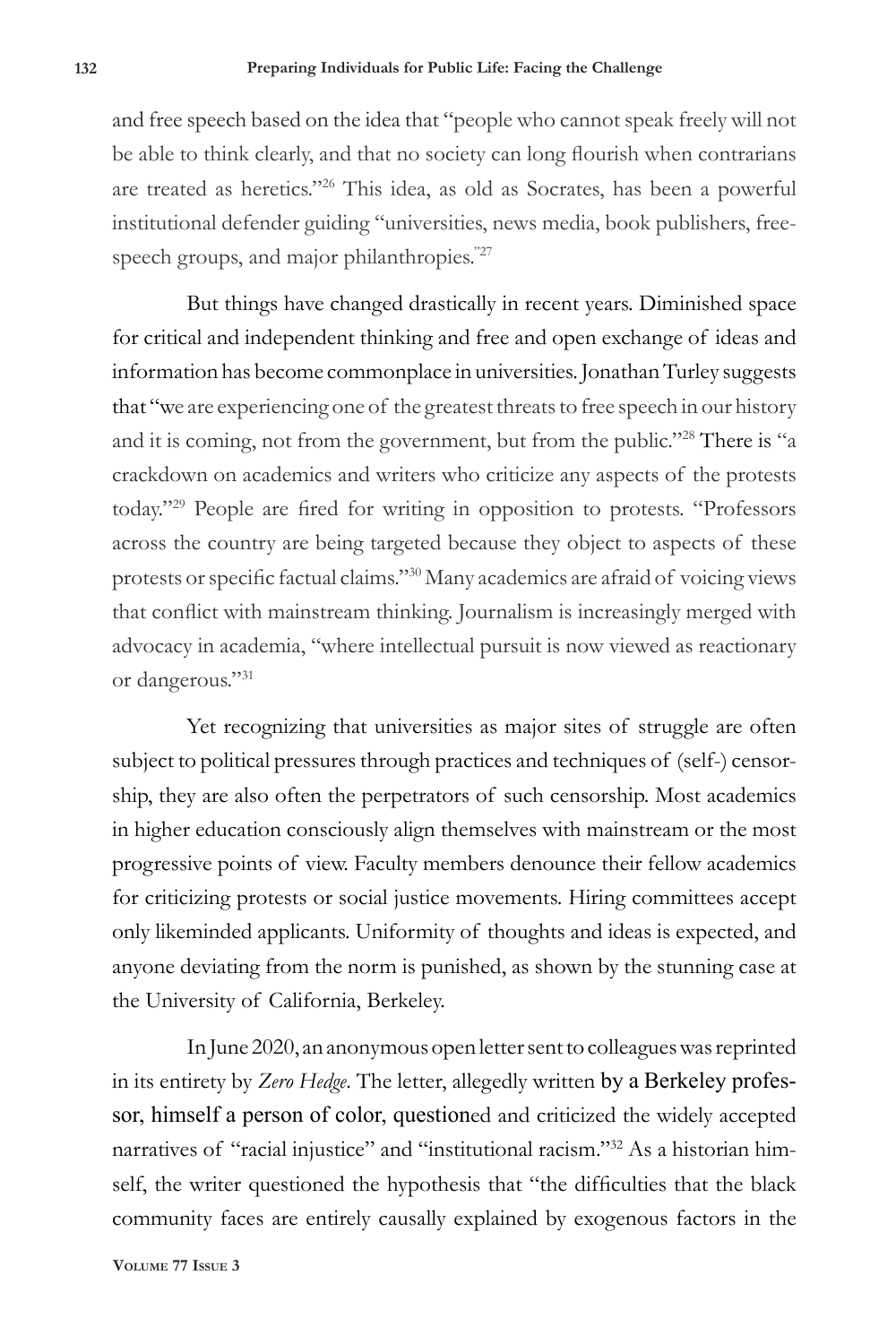form of white systemic racism, white supremacy, and other forms of white discrimination" and suggested that such a hypothesis should be "vigorously challenged by historians."33 He lamented the lack of a counter narrative and an alternative narrative to explain the difficulties faced by the Black community and the fact that BLM's problematic view of history has been "treated as an axiomatic and actionable truth without serious consideration of its profound flaws."<sup>34</sup> With reasoning and evidence, the author attempted a counterargument but was unwilling to reveal his name for fear of being expelled as a dissenter. At the end of the letter, the author stated that he was writing it because he wanted to "protect the practice of history. Cleo is no grovelling handmaiden to politicians and corporations. Like us, she is free."35

In response to this letter, however, U.C. Berkeley's history department issued a statement on their Twitter account History@UCBHistory: "We have no evidence that this letter was written by a History faculty member. We condemn this letter: it goes against our values as a department and our commitment to equity and inclusion."<sup>36</sup>

Without demonstrating a basic tolerance for dissenting viewpoints or welcoming a variety of historical interpretations, and without the appearance of engaging in an analysis of the merits and flaws of the counterargument, the Berkeley history department simply "condemned" the attempt. The hostility was justified on the grounds of the commitment to "equity and inclusion." What has become transparent is that the Berkeley history department has given up on its own spirit of historical inquiry in marshalling its members to a predetermined historical conclusion.

The loss of intellectual honesty when it is unpopular, when it is inconvenient, is the loss of the spirit of academia.

The question is, when you compromise your pursuit of free and independent thinking, when you allow external values to determine the outcome of your inquiry, will you be able to achieve your professed goal of "equity and inclusion"? Can the goal of "equity and inclusion" be achieved at the expense of honest and rigorous inquiry? Genuine equity and inclusion, the equity and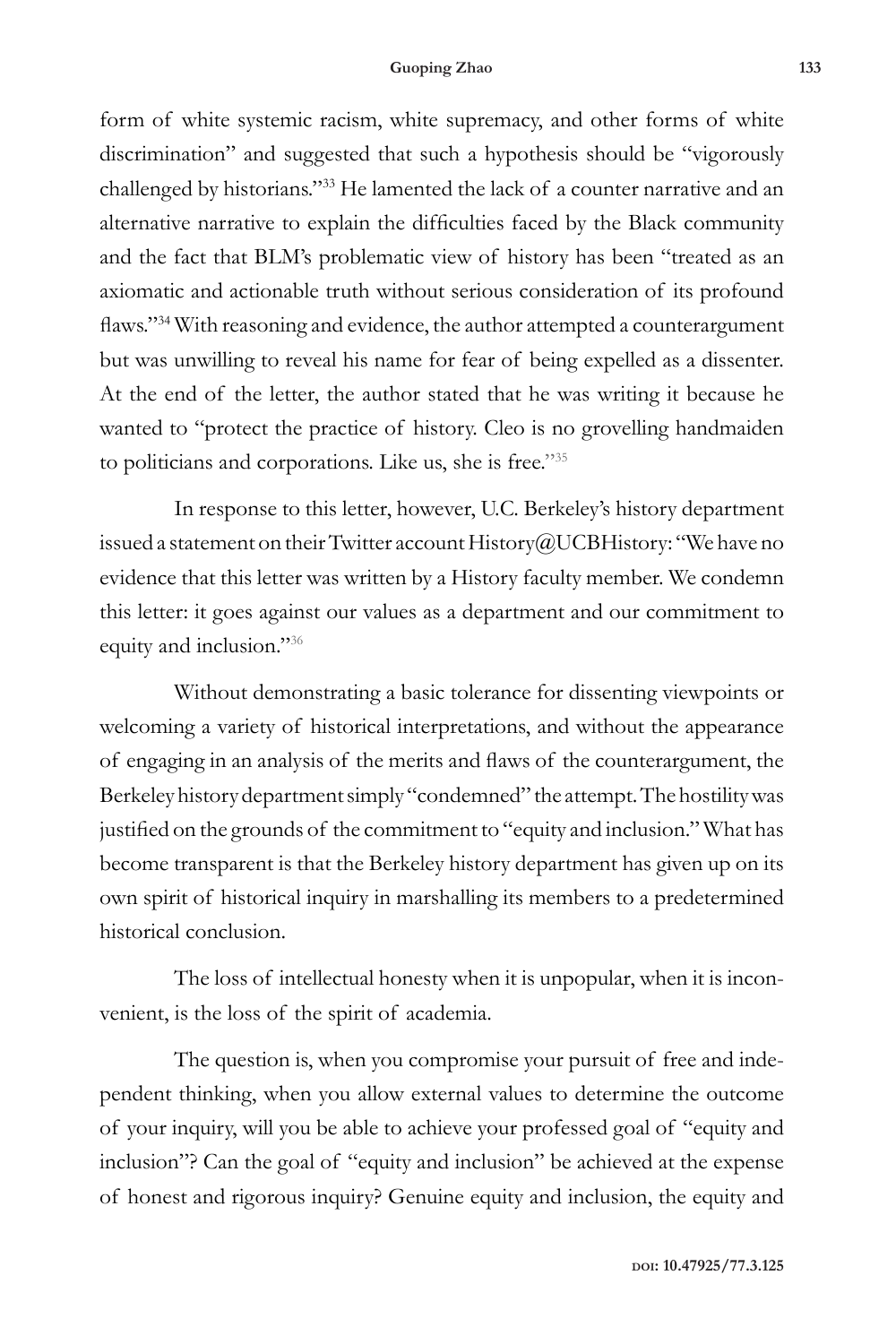inclusion worth having, would, it seems, be based on a truthful assessment of situations, a careful examination of problems, and thoughtfully proposed solutions. Unfortunately, as Christian O'Brian states, "The classical tradition of Western learning since the ancient Greeks seems to have disappeared from the higher education campuses."37 Yet,

> If every member of a given university's faculty is in alignment, the flaws in their reasoning will remain unchecked; there is no denying that every perspective should be subject to rigorous scrutiny so that only the most thoroughly considered ideas survive. If we fail to seriously re-establish the proper function of universities as being the workshop of ideas, the end result is that free speech will slowly be erased—the relic of a dead civilization.38

#### PHILOSOPHERS OF EDUCATION FOR PUBLIC LIFE

There is no denial that our public life is deteriorating, and the past years' presidency and this recent election have only exacerbated the situation. To be clear, the deterioration is not just caused by the above mentioned techniques and strategies of the often well-intentioned left, but is also the result of the "branding and banishing" practices of the conservative right that mark and condemn anything they do not like "socialist" or "communist." Conspiracy theory runs rampant in secrecy and half-uttered predictions. We are living in a world of separate realities now, and the separation is made possible only by the echo chambers, facilitated by social media, of self-circulating and self-fulfilling narratives and hypotheses. Such intense division puts our democracy and civil society at risk of utter fragmentation. To a certain degree, the deteriorated public life is also the result of a failed education to prepare individuals to engage with people across social and political divisions openly, peacefully, and respectfully. As Plato insists, education is a pervasive feature of a society. It is therefore essential that we in education, particularly in philosophy of education, do our part to change the situation.

I suggest that the first thing we should do as philosophers, just as his-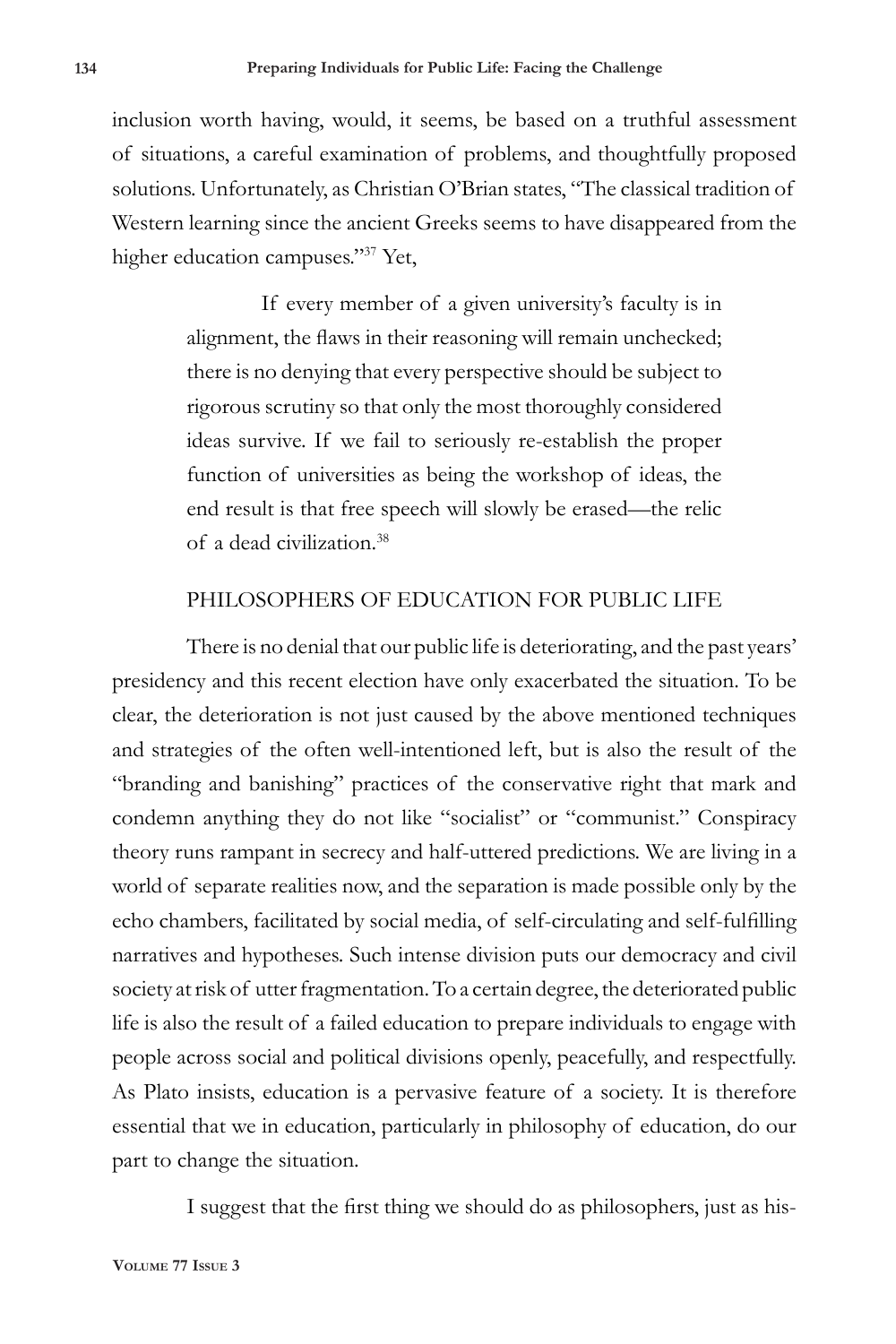torians portraited in the anonymous open letter, is to do our duty to participate directly in social and political debate. The ideas and theses that entrench convictions and mobilize actions in public squares need to be carefully examined and rigorously debated by philosophers. In a democratic society where what people think matters, our role as philosophers is to help clarify and test uncontested assumptions and hypotheses. For example, given that the concepts of emancipation, oppression, and social justice are so central to the current social and political debate, we should participate as public intellectuals to explore what concepts of liberation and emancipation are being used, and whether there are contradictions between the concepts and claims of diversity and equity. How are rights, responsibilities, and social justice linked to each other? Vague and incoherent concepts often lead to confused beliefs and unfortunate actions.

Secondly, we should contribute to the public discourse as philosophers of education by engaging in the public discourses particularly from our situatedness in education. As educational philosophers, we are better positioned to appreciate the issues and complexities concerning social and educational disparities. Thus, when the prevalent thesis explains social and educational disparities entirely by power structures, we can provide a more balanced and more complex explanation. We can further analyze what the unintended implications are about students as individuals, how educators and students are framed ontologically and epistemologically in the thesis, what assumptions are made about learning and teaching, and whether the thesis can help mitigate the disparities. As philosophers of education, we must go beyond adopting and applying the work of canonical philosophers to education to engage current problems.

Thirdly, we need to expose and engage students in intellectually honest and rigorous inquiries in our classrooms and on campus, and model the practice of open, respectful, and peaceful dialogues in clarifying, interpreting, and analyzing concepts, assumptions, and hypotheses important for social discourse. Higher education in a liberal society is where students learn to become responsible thinkers for public life, and we have done too much in brushing away inconvenient facts, avoiding controversial perspectives, and hardening problematic but preferred narratives. We may have contributed to the problem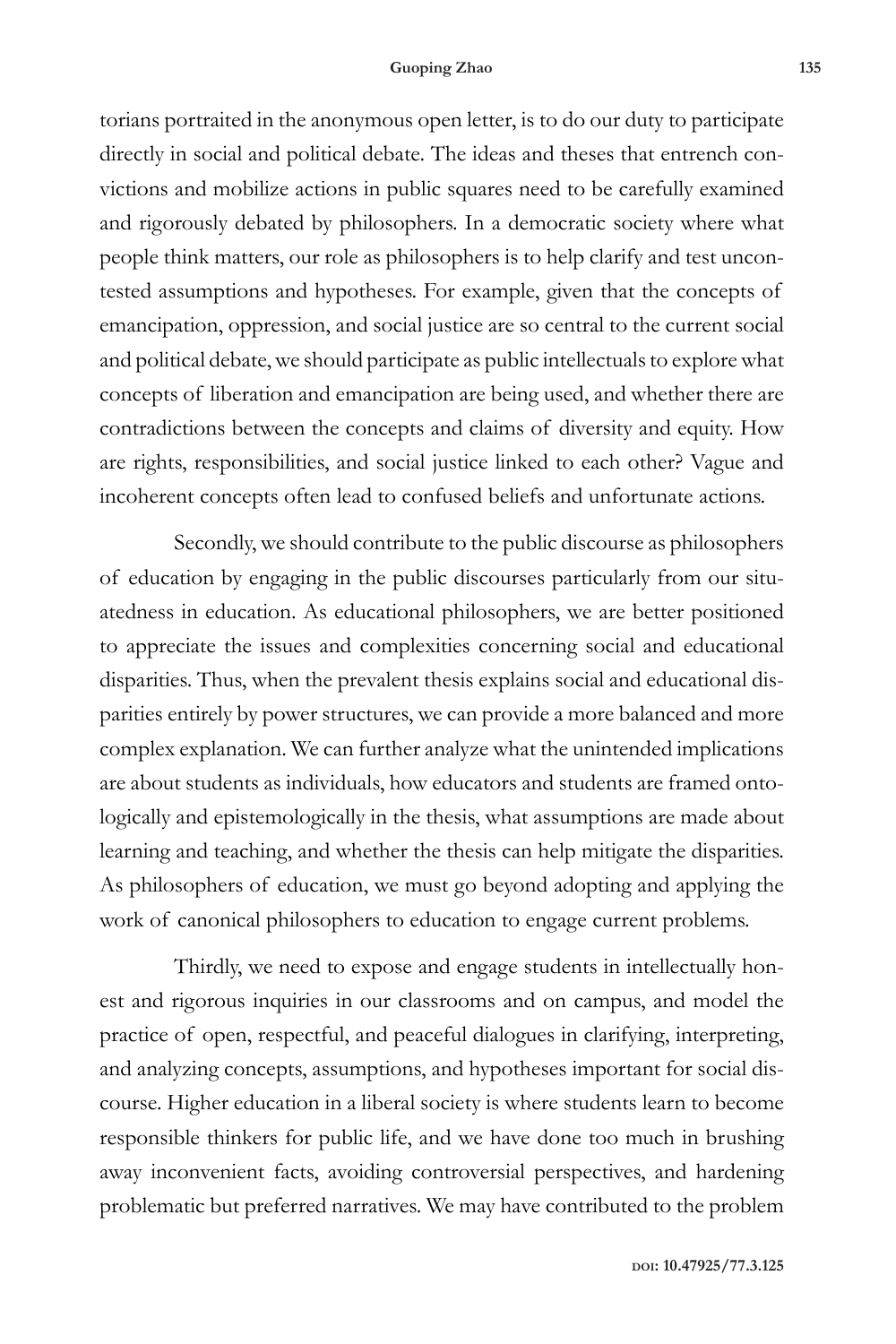we are facing today. But philosophy of education courses are particularly suited to break the echo chambers by introducing a wide spectrum of perspectives and theoretical frameworks. By teaching students the ability to examine, evaluate, and judge narratives and counter narratives, interpretations and alternative interpretations, they can form their own views in a thoughtful and consistent way. Education is the process through which we become free beings, liberated from ignorance and vice, and the knowledge we acquire of right and wrong can help us instantiate a social and political order in which we can truly promote justice.

As a field of study, philosophy is where "we learn to identify, and think carefully about, our most basic ideas and theories."39 At a time when we make and face many unwarranted assertions and allegations, philosophy teaches us to look behind what we take for granted, to "examine whether our beliefs, theories, and arguments contain hidden assumptions or gaps which might lead us to jump to unwarranted conclusions, or to hold inconsistent opinions."40 "In studying philosophy . . . we learn to identify hidden connections and flawed reasoning, and we seek to develop our thinking and theories so that they are less prone to such errors, gaps and inconsistencies."41 Philosophy helps develop in us the propensity to search for truth and knowledge, to carefully and reflectively inquire into issues and problems, rather than allowing prejudices, unguarded opinions, and unexamined assumptions to close off our minds to others. "Love of knowledge" has always been the motto of philosophers. Such an ability and propensity are vital to democratic public life.

I hope, at this moment more than ever, that we can bring our resources as philosophers of education to bear on the challenges we face today. I am hoping that we are able to maintain our spirit as intellectuals and philosophers and that we are still lovers of knowledge, not the "grovelling handmaiden[s] to politicians and corporations." If we still hold to the truth of the Socrates dictum that "the unexamined life is not worth living," we know that only by examining our lives "can we be led away from a state of abject ignorance towards that knowledge of the good which gives us the wisdom to live well"<sup>42</sup> with others.

1 Jeffrey M. Perl, "Hong Kong: Wake-Up Call," *Common Knowledge* 26, no. 2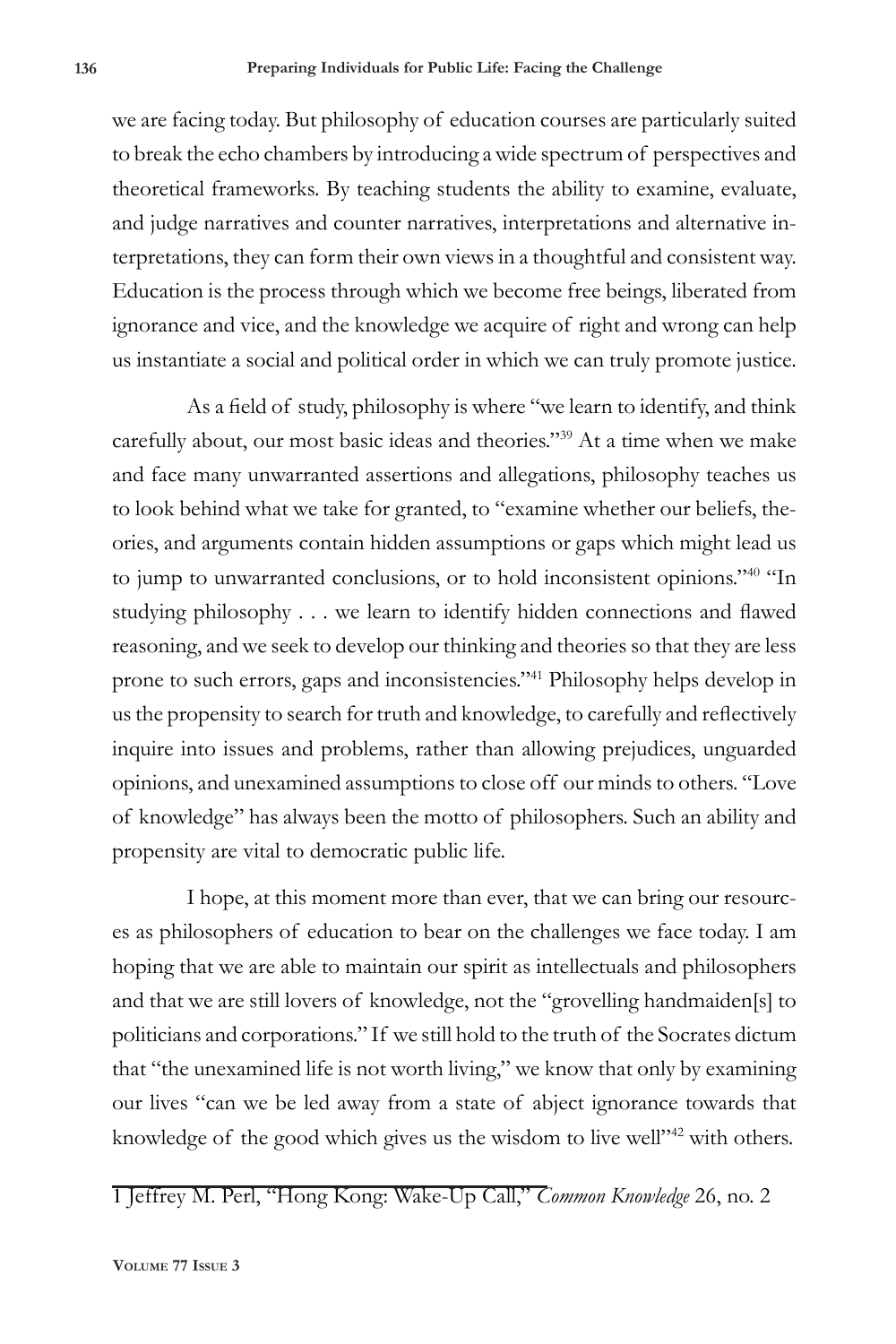(2020): 197–211; Tony Judt, *The Burden of Responsibility: Blum, Camus, Aron, and the French Twentieth Century* (Chicago, IL: University of Chicago Press, 1998). 2 Jonathan Turley, "The Destruction of Statues Comes with More Attacks on Free Speech," *The Hill*, June, 23, 2020, https://thehill.com/opinion/civilrights/504033-the-destruction-of-statues-comes-with-more-attacks-on-freespeech.

3 David Harsanyi, "Welcome to America's Cultural Revolution," *National Review,* June 9, 2020, https://www.nationalreview.com/2020/06/welcome-to-americas-cultural-revolution/.

4 Harsanyi, "Welcome to America's Cultural Revolution."

5 Harsanyi, "Welcome to America's Cultural Revolution."

6 Harsanyi, "Welcome to America's Cultural Revolution."

7 Harsanyi, "Welcome to America's Cultural Revolution."

8 Harsanyi, "Welcome to America's Cultural Revolution."

9 Harsanyi, "Welcome to America's Cultural Revolution."

10 Harsanyi, "Welcome to America's Cultural Revolution."

11  $\frac{a}{2}$ , July 2, 2020, https://

www.wenxuecity.com/news/2020/07/02/9624450.html.

12 Sergiu Klainerman and John Londregan, "A Modest Proposal for A Name Change," *National Review*, July 16, 2020, https://www.nationalreview. com/2020/07/cancel-culture-democrat-belongs-in-dustbin-history/.

13 I would like to thank the anonymous reviewers' insightful comments and ideas. Some of the ideas are incorporated here.

14 "A Letter on Justice and Open Debate," *Harper's Magazine*, July 7, 2020, https:// harpers.org/a-letter-on-justice-and-open-debate/.

15 "A Letter on Justice and Open Debate."

16 "A Letter on Justice and Open Debate."

17 Harsanyi, "Welcome to America's Cultural Revolution."

18 Bret Stephens, "Reading Orwell for the Fourth of July: As We Celebrate Freedom, Speaking Freely is in Danger," *The New York Times,* July 3, 2020,

https://www.nytimes.com/2020/07/03/opinion/orwell-fourth-of-july.html.

19 Sandra Dzenis and Filipe Nobre Faria, "Political Correctness: The Twofold Protection of Liberalism," *Philosophia* 48, no. 1 (2020): 95–114.